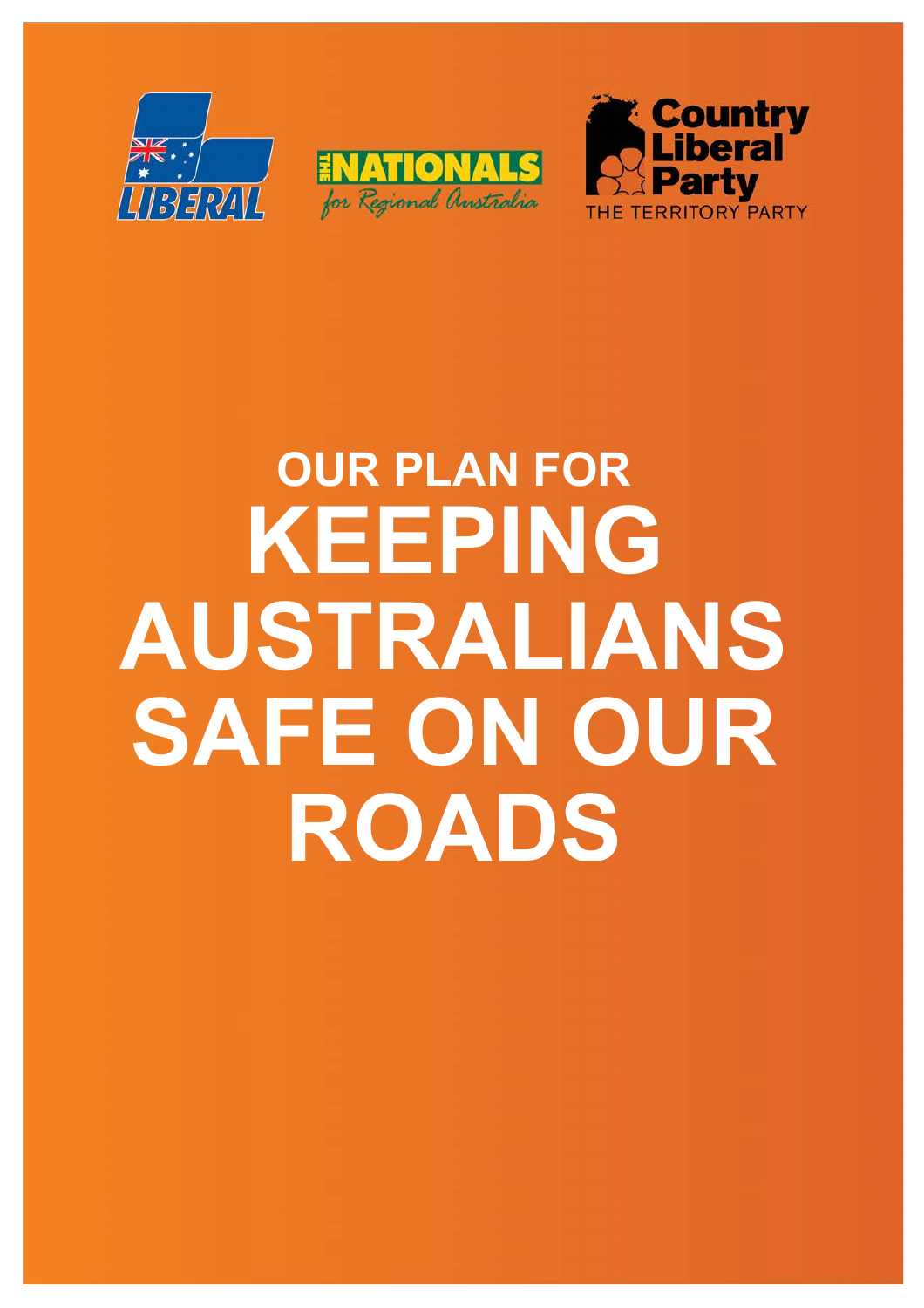# **Key points**

**The Coalition has a plan to keep Australians safe on our roads. Whether you live in Dubbo or Darwin, Melbourne or Mount Gambier, Busselton or Brisbane, the roads we travel on should be safe.**

Our record \$120 billion,10-year infrastructure investment program is helping Australians get home sooner and safer. **This includes more than \$33 billion over the next four years to make our roads safer.**

Infrastructure investment is also driving our plan for a strong economy and a stronger future by creating jobs, encouraging business investment, improving productivity and connectivity, busting congestion and supporting resilient supply chains and freight movements.

#### **As part of our plan to keep Australians safe on our roads, we have committed:**

- \$7.2 billion for the Roads to Recovery Program to upgrade of key regional road corridors
- \$5.8 billion for the Roads of Strategic Importance Initiative to improve and maintain our key freight corridors
- \$3 billion for the Road Safety Program to support road safety improvements in regional and urban areas
- \$1.3 billion for the Black Spot Program to fund safety works in road locations where crashes are known to occur
- \$900 million for the Bridges Renewal Program which upgrades bridges across the nation
- \$650 million for the Heavy Vehicle Safety and Productivity Program to deliver safer roads for trucks and improve productivity.

Road deaths as a proportion of the population fell by 35 per cent over the last decade. But there is more work to do to reduce fatalities and serious accidents.

Building on our record, a re-elected Coalition Government will continue to make significant investments to improve road safety in regional Australia, where there are 10 road deaths per 100,000 persons compared to two deaths per 100,000 persons in metropolitan areas.

Our plan goes beyond improving road quality to technology improvements and addressing risky driving behaviours. The Coalition will strengthen programs that help to combat driver fatigue and support industry innovation.

The Coalition will continue working with industry and all levels of government to improve the road transport network and prevent deaths and serious injuries, including by supporting the National Road Safety Strategy 2021-30 that sets out Australia's road safety objectives over the next decade.

**Labor has no economic plan, and no plan to improve safety on our roads.**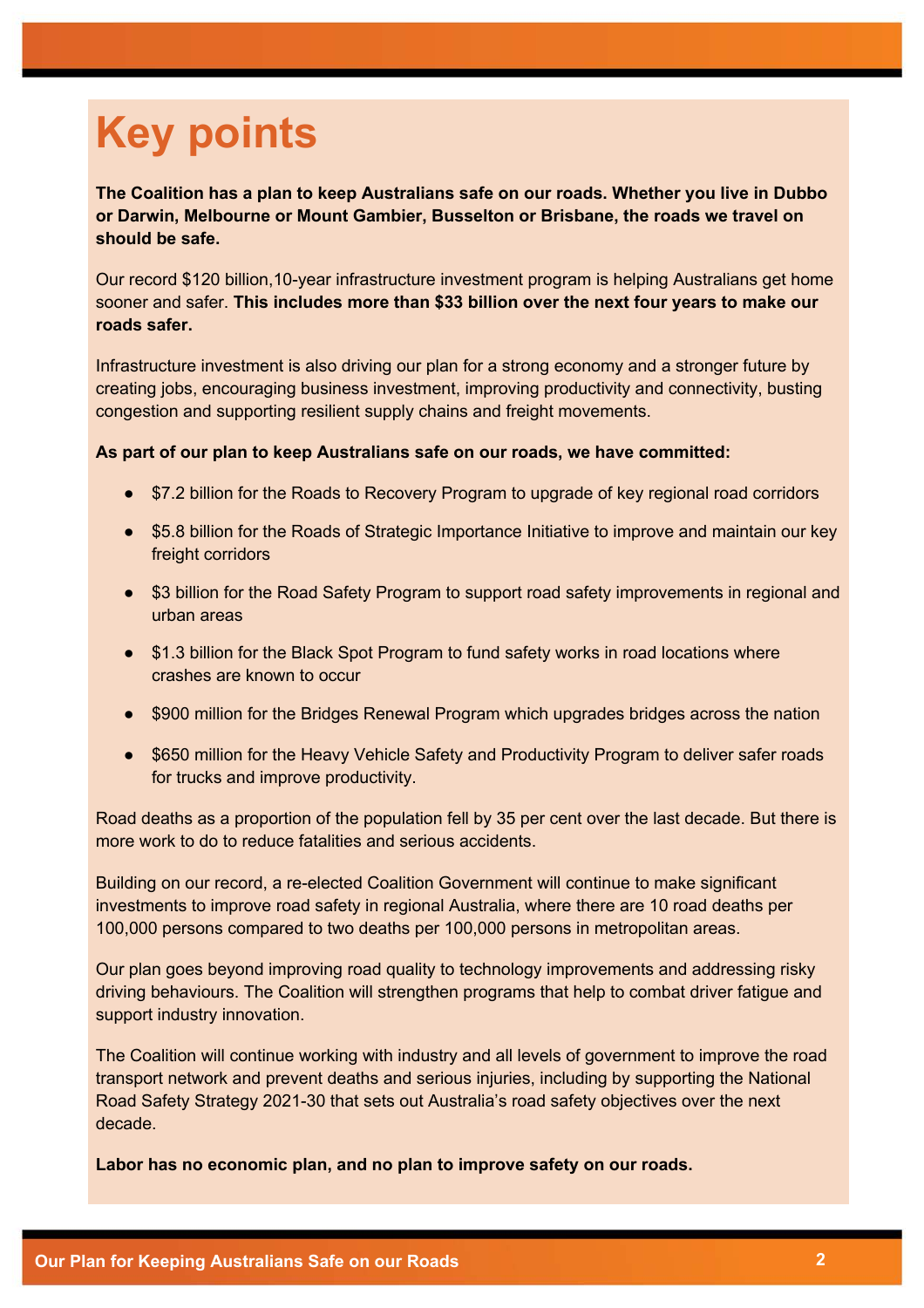A re-elected Coalition Government will:

- **Continue delivering better and safer roads** through our record \$120 billion, ten-year infrastructure investment program.
- **Deliver the \$180.1 million Regional Australia Level Crossing Safety Program** to improve safety at regional level crossings, backed by a national education and awareness campaign.
	- **Establish a \$65.3 million Heavy Vehicle Rest Areas Program** to help the road freight industry operate more safely and efficiently, protecting the lives of all road users.
	- **Extend funding for the Road Safety Innovation Fund by \$12 million** to support road safety research and the development of new road safety technologies.
	- **Provide an additional \$10 million for Driver Reviver Site Upgrades** improving amenities at driver reviver locations across Australia, and supporting site upgrades and the establishment of new sites.
	- **Invest an additional \$4 million in the Road Safety Awareness and Enablers Fund** for grants to support nationwide projects that aim to reduce road trauma through improvements in road safety awareness, education and collaboration.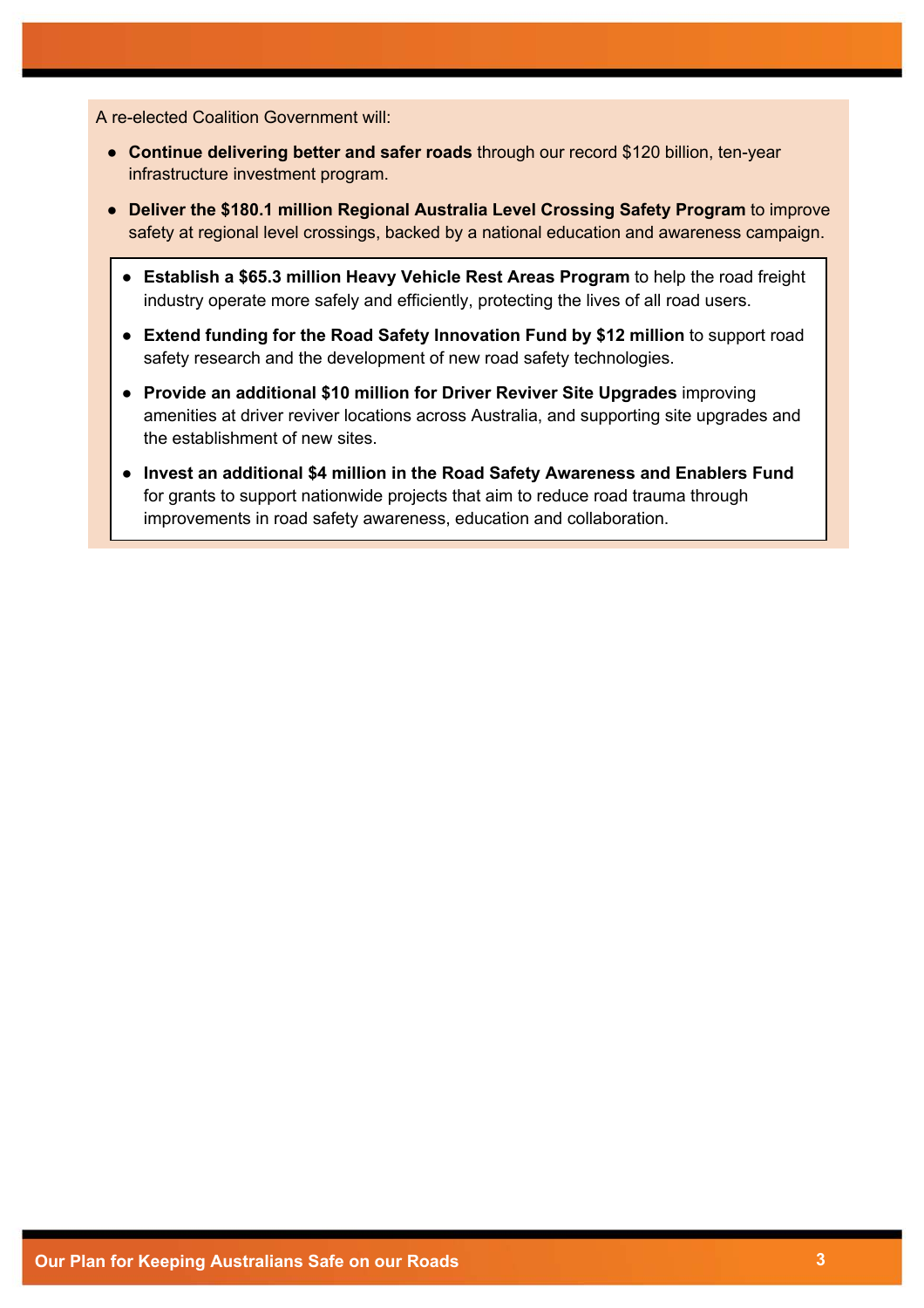# **Our Plan**

#### **1. Delivering Better and Safer Roads**

Our Government's record \$120 billion, 10-year infrastructure investment program includes more than \$33 billion over the next four years for projects and programs to make our roads safer, such as:

- **\$3.8 billion for the Roads of Strategic Importance Initiative** to support the upgrade of key regional road corridors.
- **\$2 billion for the Roads to Recovery Program** to support the maintenance of the nation's local road infrastructure assets.
- **\$481 million for the Black Spot Program** to target road locations where crashes are known to occur.
- **\$465 million for the Bridges Renewal Program** to upgrade bridges across the nation for better productivity, safety and community access.
- **\$308 million for the Heavy Vehicle Safety and Productivity Program,** targeting infrastructure projects that improve the productivity and safety of heavy vehicle operations across Australia.

Significant road safety improvements will continue to be a key feature of our major project investments, including the **Bruce Highway in Queensland, the Pacific Highway in New South Wales and the Bass Highway in Tasmania.**

The Coalition will also **expand road safety performance reporting obligations** for state and territory governments receiving funding for road projects. **We're ensuring road safety investments are supported by rigorous data.**

A re-elected Coalition Government will:

• Continue to deliver our 10-year infrastructure investment program which has been increased to an unprecedented \$120 billion, including **\$33 billion of projects to improve road safety over the next four years.**

#### **2. Regional Australia Level Crossing Safety Program**

The Morrison Government has provided \$180.1 million to improve safety at regional level crossings through the new Regional Australia Level Crossing Safety Program.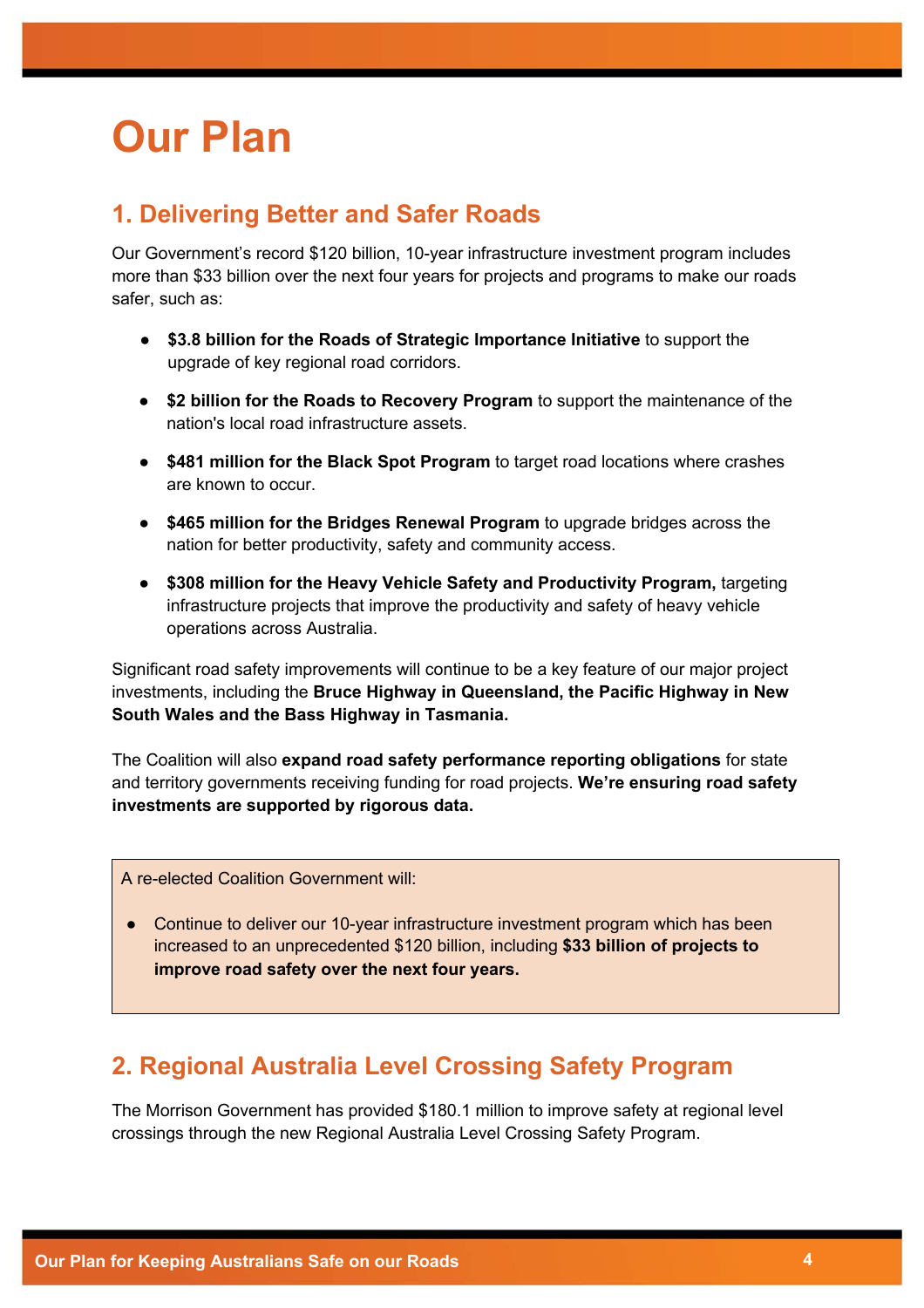With more than 23,000 Australian level crossings where a road or footpath crosses a railway without a tunnel or bridge, accidents are an increasing concern.

This new program will address these dangers, recognising that each level crossing is different in terms of location, vehicle movement and safety.

Under the program, upgrades will target high risk sites nationally and complement statebased level crossing programs to remove, upgrade and maintain regional level crossings.

The new program will include funding of:

- **\$160 million for upgrades to level crossing**s including improved signage, boom gates, flashing lights and road rumble strips.
- **\$6.5 million to deliver a national level crossing safety education and awareness campaign.**
- **\$5 million to support research and trials of new level crossing technologies and safety innovations** which can be quickly deployed.
- **\$2 million for improved data collection and risk assessment for level crossings**.

Only a Coalition Government will make this significant investment, because we deliver for regional Australia.

A re-elected Coalition Government will deliver:

● **\$180.1 million to improve safety at regional level crossings** through the new Regional Australia Level Crossing Safety Program.

#### **3. Heavy Vehicle Rest Area Program**

The heavy vehicle industry is critical to Australia's freight and supply chains. Truck drivers do tough work and long hours to move the goods and produce our economy relies on, and driver fatigue is a significant safety hazard.

The Morrison Government understands the importance of heavy vehicle rest areas and their role supporting the health and wellbeing of drivers, as well as the safety and efficiency of freight operations.

**The Coalition Government will invest \$65.3 million in heavy vehicle rest areas to provide more and improved rest facilities on regional and rural roads.** The new Heavy Vehicle Rest Area Program will support the viability, safety, sustainability and efficiency of Australia's road transport sector.

Funding will be available to state, territory and local governments to construct new sites and upgrade existing rest stops for the freight industry in regional and rural areas.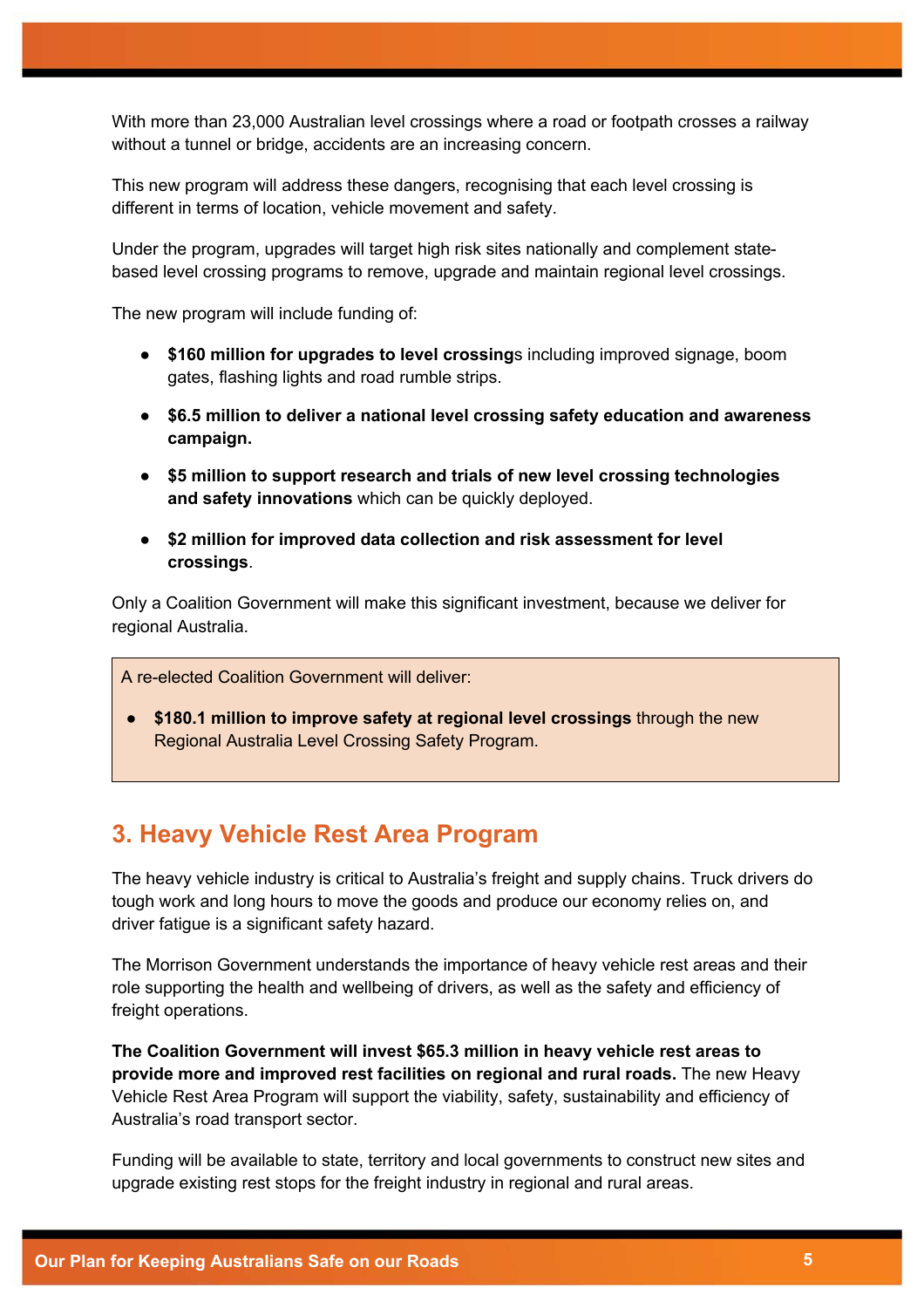The new Program will reflect revised industry standards to help heavy vehicle drivers rest, revive and survive. For example, upgrades could include green reflector markings to identify informal truck rest areas.

A re-elected Coalition Government will:

● Deliver the **\$65.3 million Heavy Vehicle Rest Area Program** to provide heavy vehicle drivers with more and improved rest facilities across rural and regional Australia.

#### **4. Road Safety Innovation Fund**

The Coalition Government will provide an additional \$12 million to extend the Road Safety Innovation Fund, supporting road safety research and the development of new road safety technologies.

**The fund targets projects and initiatives to reduce fatal and serious road crashes, and improve road safety for all Australian road travellers.**

Grants are provided for innovative research, new and improved technologies and products that enhance road safety. **Investing in innovative projects now means safer and more sustainable roads in the future.**

Priority areas for support under the Fund include:

- Improving road safety in regional and remote areas.
- Reducing driver distraction and drug driving.
- Improving safety for vulnerable road users.
- Supporting road safety research.

A re-elected Coalition Government will:

● Deliver **an additional \$12 million to extend the Road Safety Innovation Fund** to support road safety research and the development of new road safety technologies.

#### **5. Driver Reviver Site Upgrades**

Driver Reviver is a community program which has been operating in Australia for over 30 years. These sites provide important safety and fatigue breaks for drivers and their passengers – particularly on long trips and during peak holiday periods.

**We are continuing to invest in this successful program which has supported more than 100 Driver Reviver sites across the country since 2020.**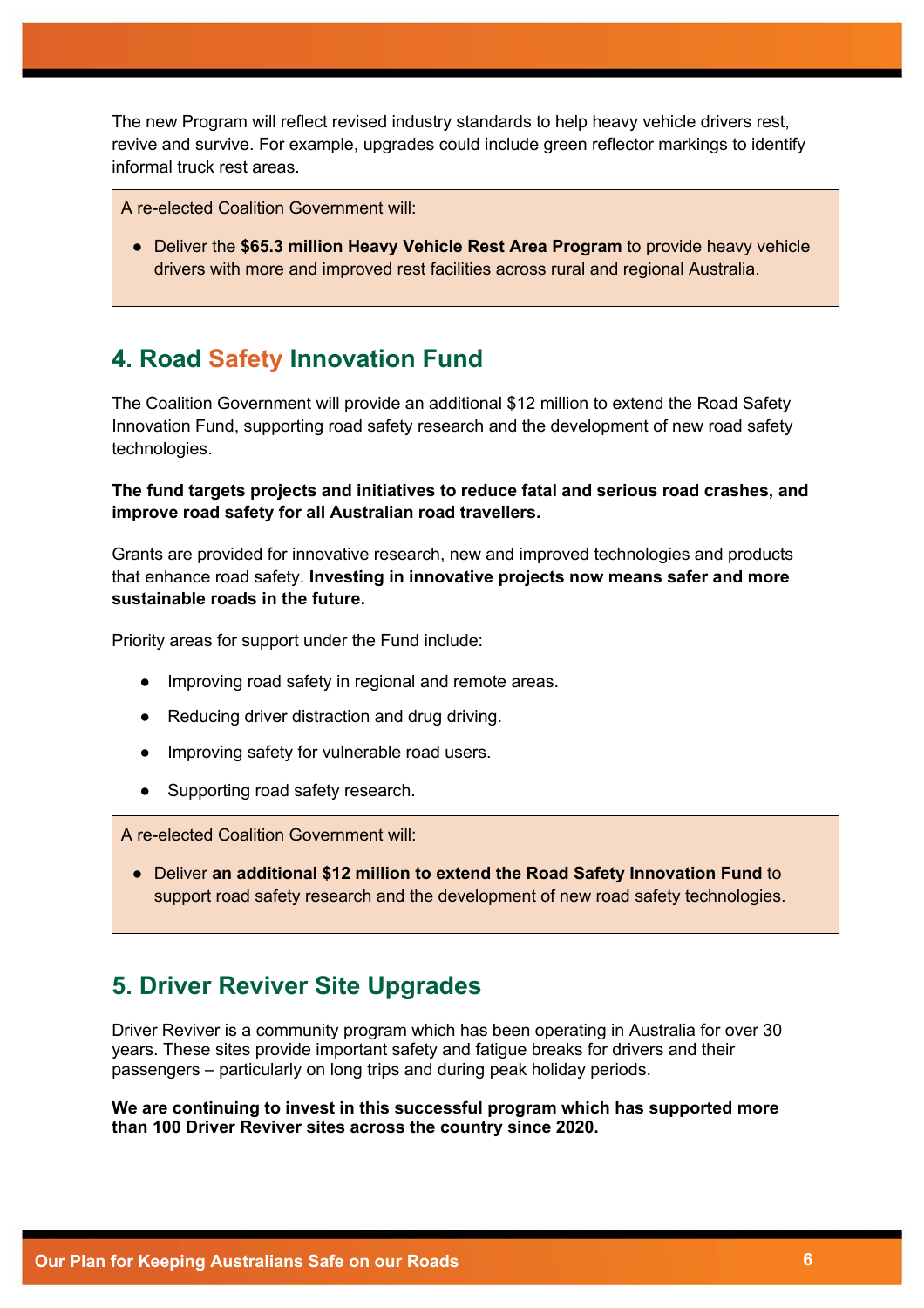The Coalition Government will deliver an additional \$10 million over three years through the Driver Reviver Site Upgrades Program to improve amenities at driver reviver locations and support new sites.

Upgrades will help volunteers to better manage motorist fatigue, reducing the risk of fatal and serious crashes.

A re-elected Coalition Government will:

● Provide **an additional \$10 million to the Driver Reviver Site Upgrades Program** to improve existing locations and establish new sites, expanding the current network and reaching more motorists.

#### **6. Road Safety Awareness and Enablers Fund**

The Road Safety Awareness and Enablers Fund reduces road trauma through increasing road safety awareness, education and national collaboration. **The Coalition Government will provide an extra \$4 million to extend the program.** 

Applications are open to community organisations, road safety groups and local governments. Projects will target a wide range of issues including rural and regional road safety, speeding impacts, driveway safety and sharing our roads safely with all users.

So far 20 projects have been funded over two rounds – delivering targeted campaigns to reduce risky behaviour, increase road safety awareness, install life-saving speed signage and collaborate with the community on decreasing road trauma. This includes funding for National Road Safety Week, Fatality Free Friday and Rural Road Safety Month initiatives.

A re-elected Coalition Government will:

● Deliver **an additional \$4 million to extend the Road Safety Awareness and Enablers Fund** – supporting road safety action through communication campaigns, research and collaboration.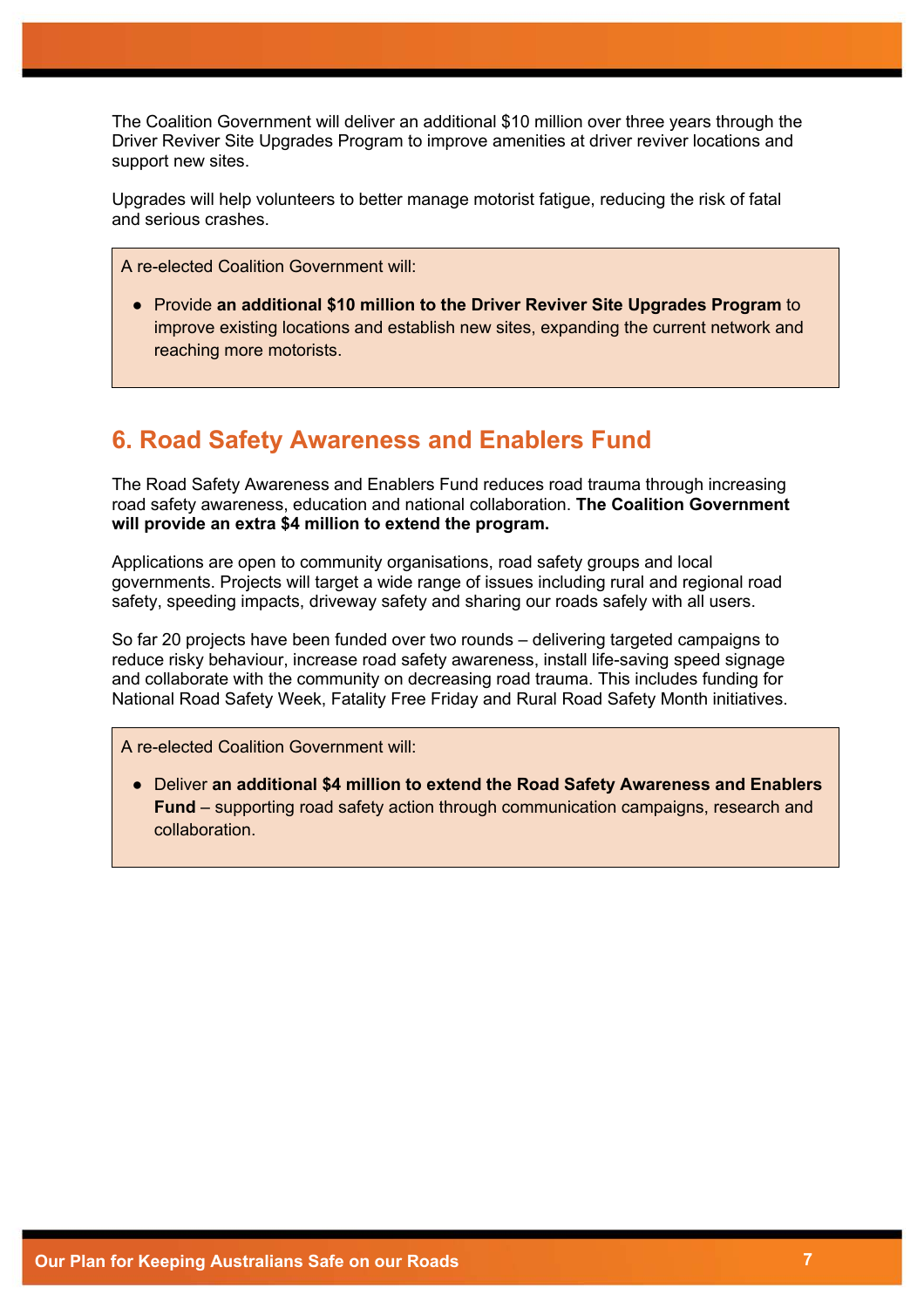### **Our Record**

The Coalition Government is delivering national leadership on road safety. This includes continuing to deliver vital road safety initiatives such as our **\$3 billion commitment to the Road Safety Program.** This is on top of the \$500 million announced in 2020 as part of the Targeted Road Safety Works program.

The program includes road widening, median treatments to prevent head-on collisions, shoulder sealing and audio tactile lines, lighting upgrades, cycle paths and barriers to stop run-off crashes. As a condition of funding, states and territories must provide road safety data and report against road safety metrics.

So far this program has delivered **safety improvement works to more than 19,000km of the national road network and supported around 12,000 jobs.** Upgrades are expected to reduce fatal and serious injuries by an average 35 per cent on treated roads.

As well as the \$3 billion Road Safety Program, the Coalition is investing in a range of projects through the \$120 billion infrastructure investment program, including:

- **\$7.2 billion under the Roads to Recovery Program,** with an ongoing commitment of \$500 million each year to support the maintenance of the nation's local roads. More than 33,000 projects have been funded since 2013.
- **\$1.3 billion for the Black Spot Program**, targeting road locations where crashes repeatedly occur, with upgrades such as traffic signals, lighting and roundabouts. More than 3,000 projects have been funded since 2013, including 280 last year.
- **\$900 million for the Bridges Renewal Program,** upgrading and replacing bridges to improve access for local communities and increase productivity. This Program has funded 730 projects since 2015.
- **More than \$650 million for the Heavy Vehicle Safety and Productivity Program,**  funding infrastructure projects that improve the productivity and safety of heavy vehicle operations.

Our Government established the Office of Road Safety (ORS) in 2019 to provide a national leadership role to reduce road trauma and drive improved road safety, working with state, territory and local governments, police agencies, road safety organisations and other stakeholders.

The ORS is contributing to the implementation of the National Road Safety Strategy 2021- 2030 which sets Australia's road safety objectives, key priorities for action and road trauma reduction. **The ORS is working towards eliminating road trauma in Australia by 2050.** 

The National Road Safety Data Hub was established in 2021 to collate national road safety data. The hub provides data that is accurate, robust and timely – to inform road safety policy, guide government investment in road infrastructure and measure these efforts in reducing fatal and serious injuries.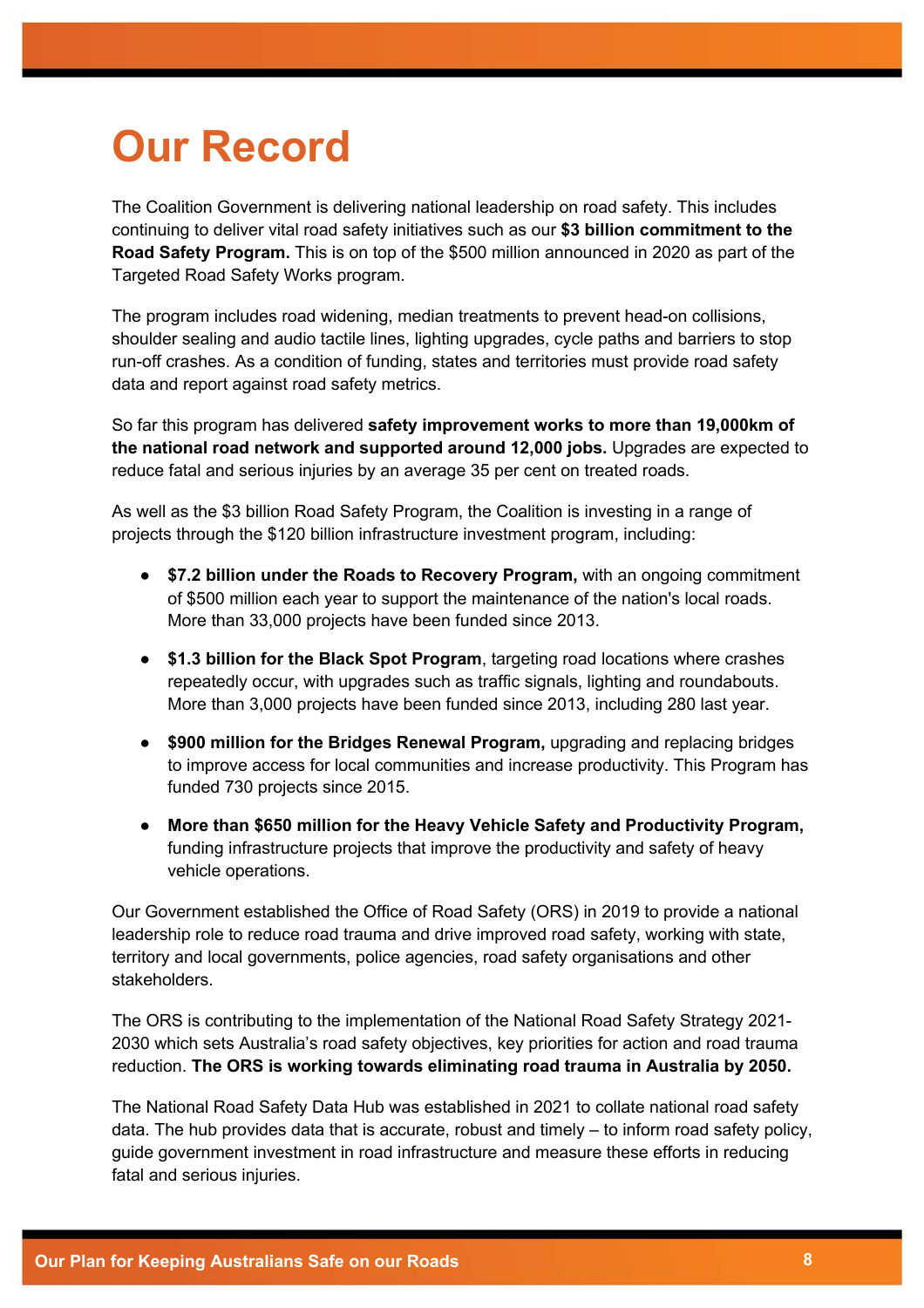The Coalition is supporting a range of programs that promote road safety awareness, technology and education, including:

- **\$24 million for the Keys2drive Program**, which began in 2017 and is delivered in partnership with the Australian Automobile Association. This is a national learner driver program that improves young drivers' safety before they graduate to their Pplates.
- **\$6.7 million for the Australasian New Car Assessment Program (ANCAP)**, an independent safety ratings program for new and used vehicles. Consumers are shown how well a vehicle protects occupants in a crash.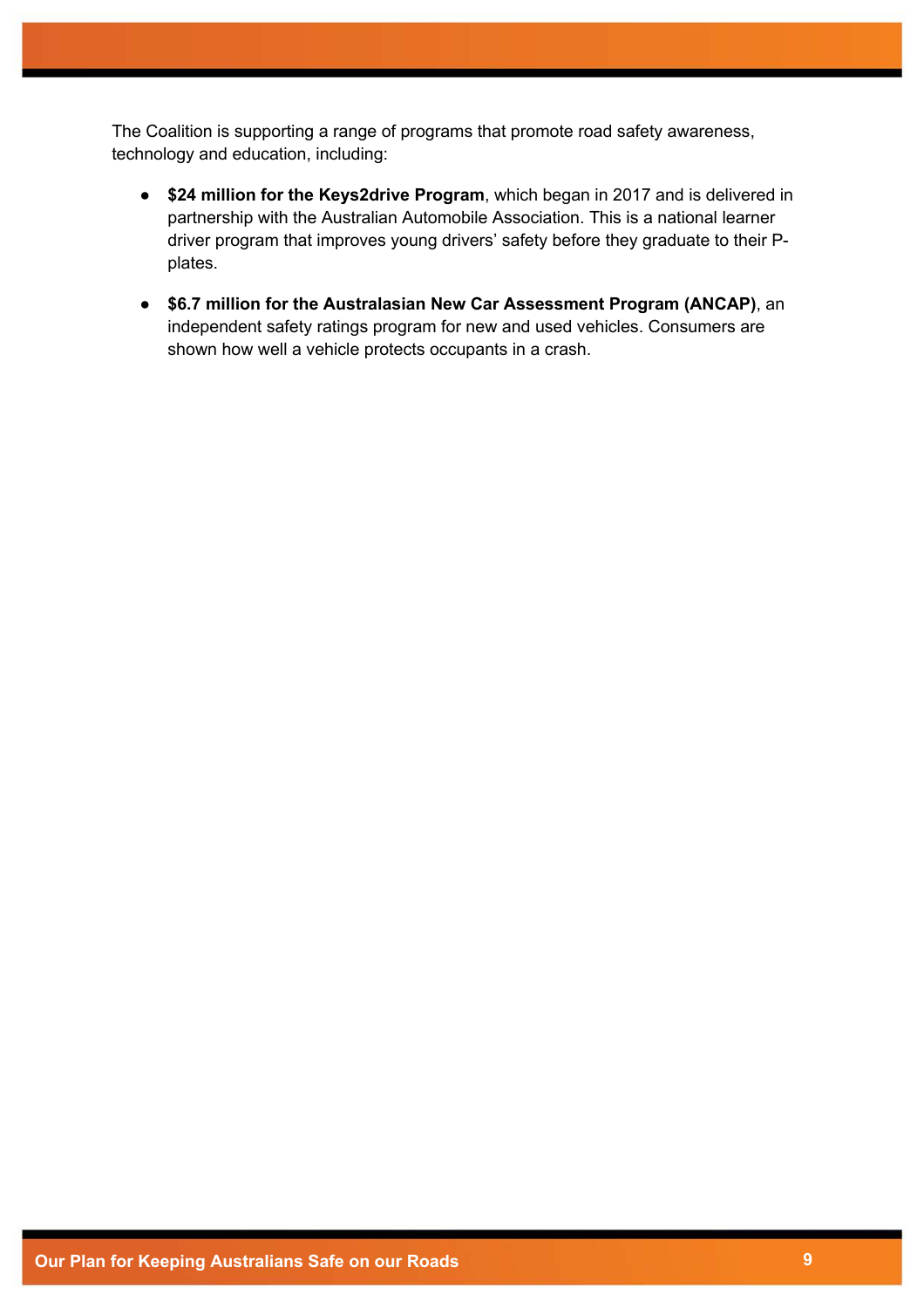# **The Risk of Labor**

There is a clear choice at this election.

#### **Over the last 30 years, Labor has delivered higher unemployment, higher interest rates and higher electricity prices. And not a single balanced budget.**

Labor has no economic plan, and no plan to improve safety on our roads.

We have committed record funding of \$120 billion for infrastructure over the next 10 years, improving road safety and ensuring hard-working Australians spend less time on the road and more time at home with their families.

Because Labor can't manage money, they can't be trusted to deliver strong budgets that provide strong investments in local roads and major highways.

#### **Australians simply cannot trust Labor to improve our roads and make them safer.**

The Coalition will continue to make significant investments to keep Australians safe on our roads.

| <b>COALITION</b>                                                                                                                                                                                                                                                                                                                     | <b>LABOR</b>                                                                                                                                                                                                                                   |
|--------------------------------------------------------------------------------------------------------------------------------------------------------------------------------------------------------------------------------------------------------------------------------------------------------------------------------------|------------------------------------------------------------------------------------------------------------------------------------------------------------------------------------------------------------------------------------------------|
| We have invested in new and existing<br>infrastructure projects in every state and<br>territory, increasing the 10-year<br>infrastructure investment pipeline from \$110<br>billion to \$120 billion, a new record.<br>We have committed over \$33 billion over<br>the next four years to make our roads safer<br>across the nation. | Labor's 2021 National Platform only<br>mentions road safety once.<br>Labor has no plan and no strategy to<br>improve road safety.<br>Labor can't be trusted to deliver the<br>infrastructure Australians need to get home<br>sooner and safer. |
| The Coalition Government established the<br>Office of Road Safety, the National Road<br>Safety Data Hub and released the National<br>Road Safety Strategy 2021-30.                                                                                                                                                                   |                                                                                                                                                                                                                                                |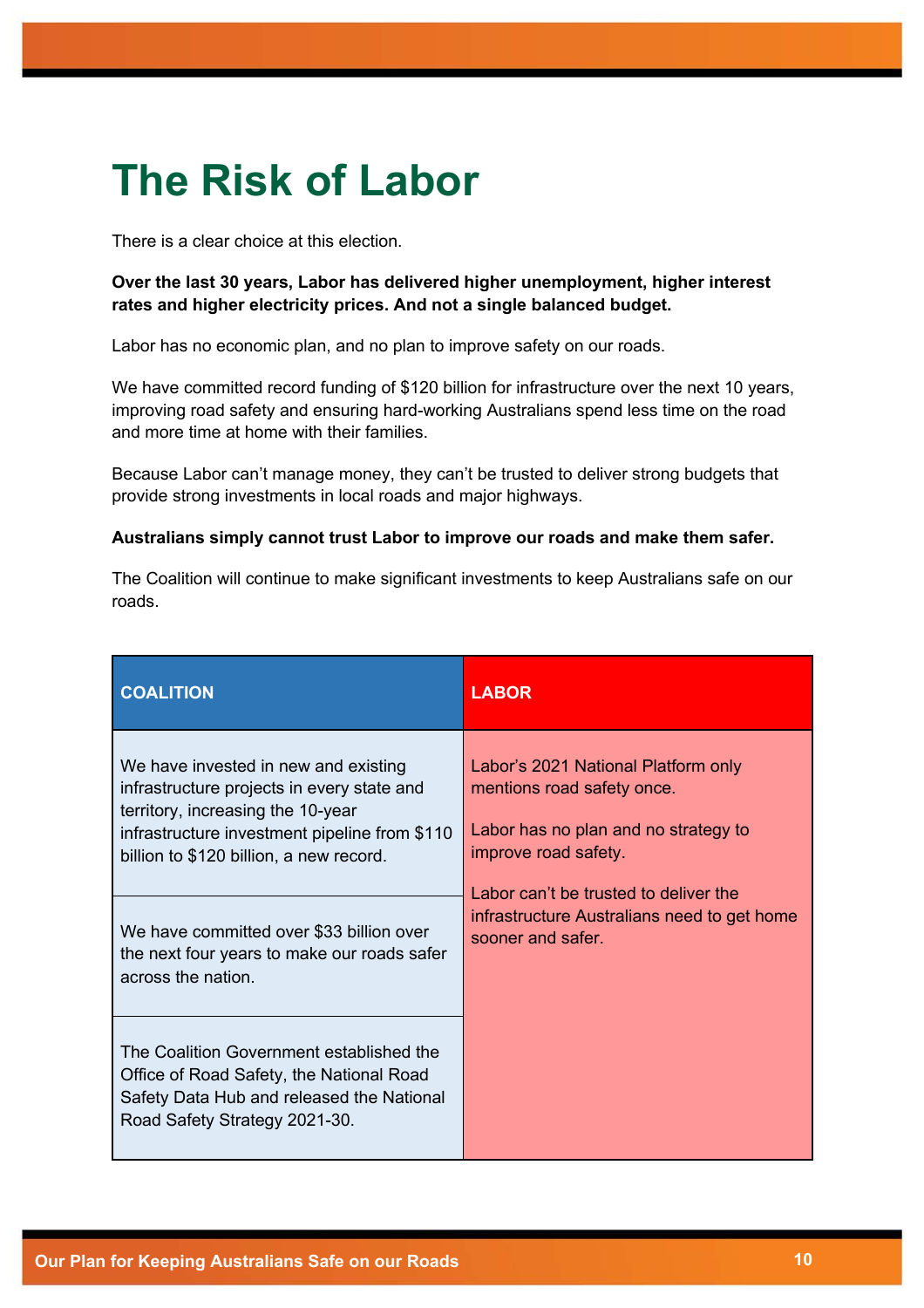### **Cost**

Funding for the Coalition's Plan for Keeping Australians Safe on our Roads is already provided for within budget estimates.